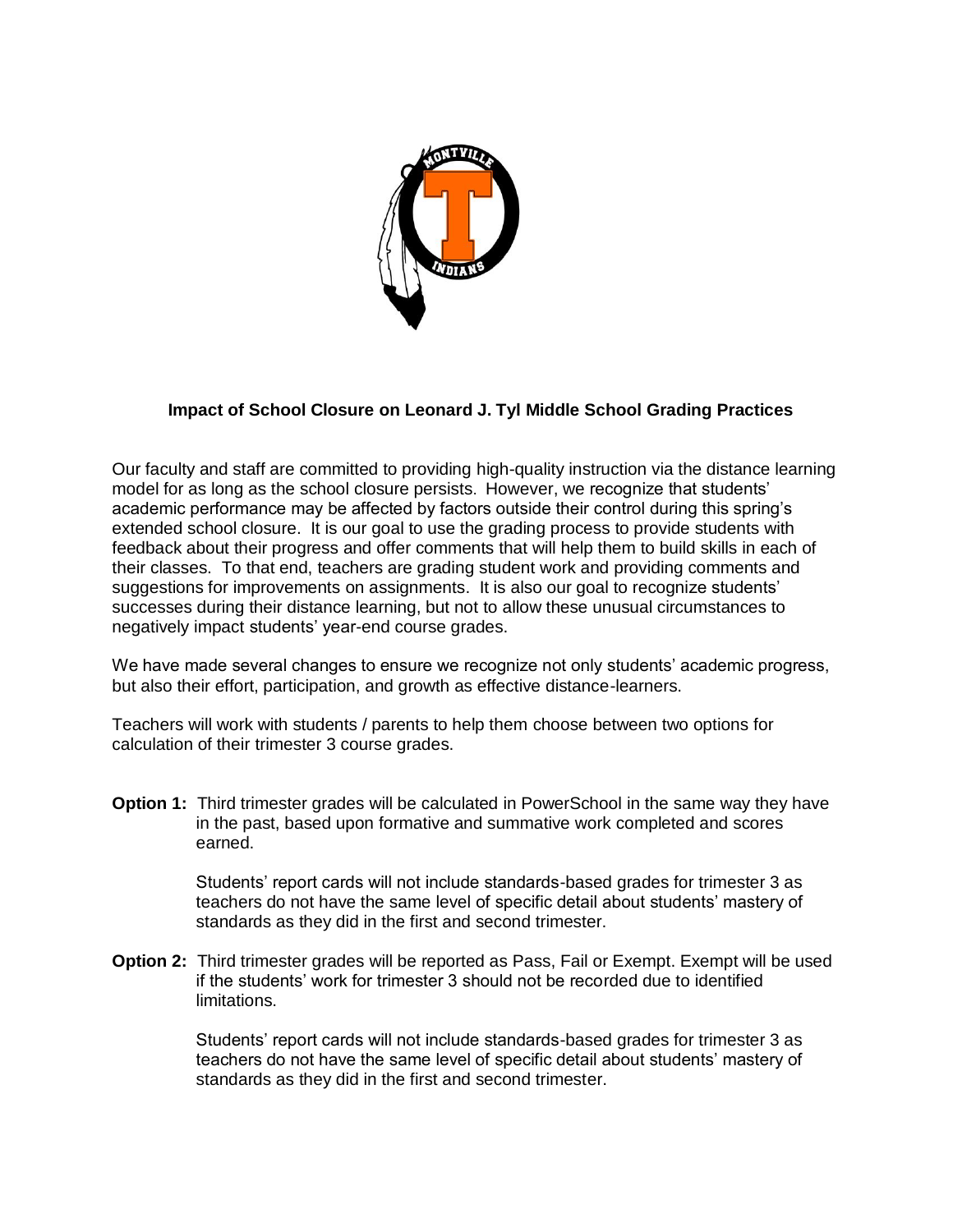This choice can be made course by course; for example, a student may elect to earn a letter grade in their math course and a pass/fail grade for their science class. Students' teachers and school counselors are available to recommend the best option for students based upon their grades for the three trimesters.

Option 1 will be the default option for students who do not request Pass / Fail grading.

## **Option 1 – Details**

 The student's trimester 3 grades will be averaged as communicated by the classroom teacher at the beginning of the year, and the trimester 3 average will count as the student's final grade for the year, except for the high school level of courses Algebra I and Spanish I.

# **Option 2 - Details**

- The state has conducted research with college admissions offices, the NCAA, and other state departments of education across the nation and determined that earning a P or F grade in middle school will not harm students' future opportunities for success. This grade will show on the end of year report card under trimester 3.
- Grades for trimesters 1 and 2 will be unchanged.
- For trimester 3 grades will be recorded on report cards as
	- P Pass (average grade is a D- or above)
	- F Fail (average grade is an F)
	- Ex Exempt (used for students who, due to identified limitations to their access to distance learning, will not receive a grade for trimester 3)
- P indicates that students have satisfactorily completed the course work provided
- F indicates that trimester 3 work did not meet the course expectations
- Assignments will continue to be graded according to our current grade scale and these grades will be averaged to determine whether the student earns a P or F.
- Assignment grades and teachers' comments will be used to provide meaningful feedback to students to foster their academic growth
- Grades of Exempt will only be entered for students who have documented reasons why they were unable to complete their work during the school closure.

## **How does this impact Honor Roll?**

There will be no honor roll calculated for the third trimester. Honor roll is calculated for local recognition only and we will use other methods to recognize student successes.